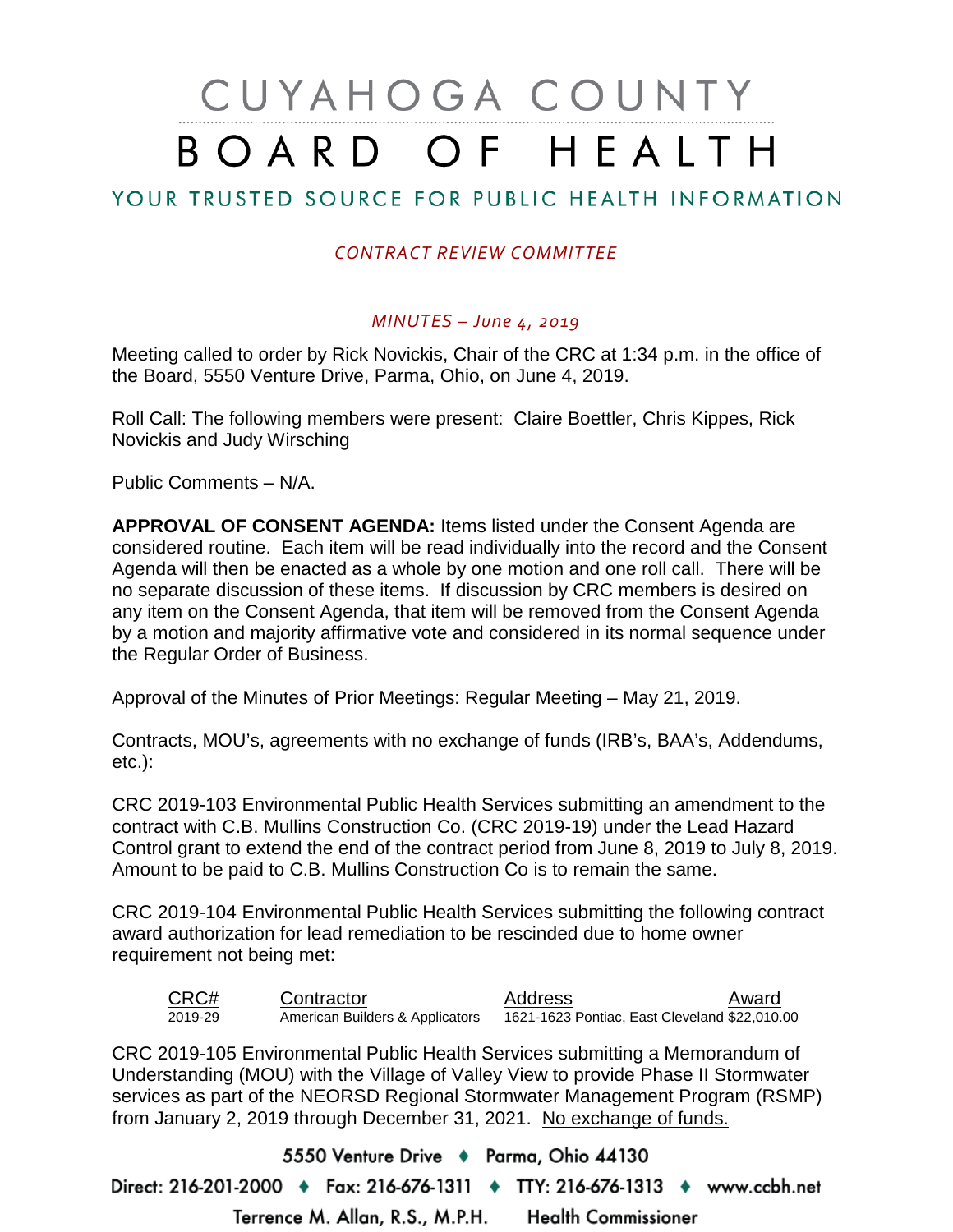It was moved by Claire Boettler, seconded by Chris Kippes, that the consent agenda, including the minutes of the May 21, 2019 CRC meetings be approved.

The Secretary called the roll:

Ayes: Claire Boettler, Chris Kippes, Rick Novickis and Judy Wirsching

#### **CONTRACTS AND AWARDS:**

Tabled Items

CRC 2018-100 7208 Broadview Rd. Parma, Ohio 44134

No Action at this time.

CRC 2018-123 7454 Bronson Rd. Olmsted Township, Ohio 44138

No Action at this time.

CRC 2019-106 17405 S. Woodland Road Shaker Heights, Ohio 44120

Tabled to be re-bid due to receipt of inconsistent/incomplete bids for the project.

It was moved by Claire Boettler, seconded by Judy Wirsching that the agreement (CRC 2019-101) with A Vision of Change, Inc. (AVOC) from June 1, 2019 through May 31, 2020 in the amount of \$13,200.00 be approved.

Purpose: To deploy community health workers in the cities of Cleveland and East Cleveland to engage residents in the completion of adult and youth surveys as part of the 2019 shared community health needs assessment.

Funding Source: 100% reimbursable by FY2019 HealthComp Foundation grant.

Presented by: Chris Kippes

The Secretary called the roll:

Ayes: Claire Boettler, Chris Kippes, Rick Novickis and Judy Wirsching

5550 Venture Drive + Parma, Ohio 44130

Direct: 216-201-2000 ♦ Fax: 216-676-1311 ♦ TTY: 216-676-1313 ♦ www.ccbh.net Terrence M. Allan, R.S., M.P.H. **Health Commissioner**